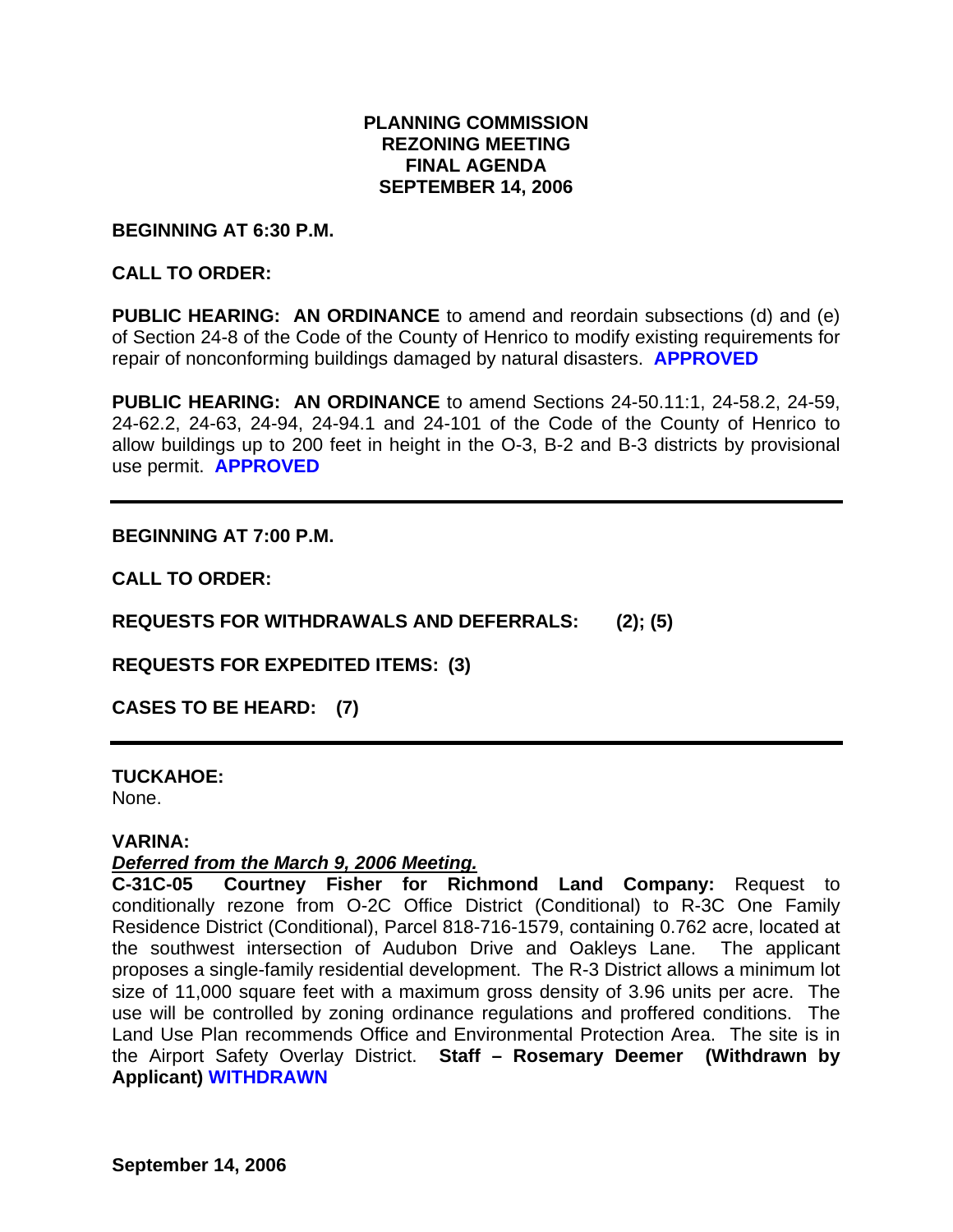## *Deferred from the August 10, 2006 Meeting.*

**C-79C-05 Larry Horton for StyleCraft Homes Development Corp.:** Request to conditionally rezone from A-1 Agricultural District to R-5AC General Residence District (Conditional), RTHC Residential Townhouse District (Conditional), and B-3C Business District (Conditional), Parcel 813-701-0425, containing 81.45 acres, located at the southwest intersection of Darbytown Road and Laburnum Avenue. The applicant proposes a retail and residential development with density of no more than one hundred and eighty three (183) single family and townhouse units. The uses will be controlled by zoning ordinance regulations and proffered conditions. The R-5A District allows a minimum lot size of 5,625 square feet with a maximum gross density of 7.7 units per acre. The maximum density in the RTH District is nine (9) units per acre. The Land Use Plan recommends Urban Residential, 3.4 to 6.8 units net density per acre, Office, and Environmental Protection Area. **Staff – Lee Tyson RECOMMENDED FOR APPROVAL.** 

## *Deferred from the August 10, 2006 Meeting.*

**C-35C-06 E. F. Moseley, LLC:** Request to conditionally rezone from A-1 Agricultural District to R-2AC One Family Residence District (Conditional), Parcels 820-689-0994 and -3688, and part of Parcels 819-689-8194, 820-689-1644, and 818-688-9639, containing 21.33 acres, located on the west line of Doran Road approximately 3,300 feet north of New Market Road (State Route 5). The applicant proposes a single-family residential subdivision at a density of not more than 2.3 units per acre. The R-2A District allows a minimum lot size of 13,500 square feet and a maximum gross density of 3.23 units per acre. The Land Use Plan recommends Suburban Residential 1, 1.0 to 2.4 units net density per acre. The use will be controlled by zoning ordinance regulations and proffered conditions. The site is in the Airport Safety Overlay District. **Staff – Nathalie Croft (Deferral requested to the October 12, 2006 Meeting). DEFERRED TO 10/12/2006.** 

#### *Deferred from the August 10, 2006 Meeting.*

**C-36C-06 Gloria Freye for Waypoint Development, LLC:** Request to conditionally rezone from R-4 One Family Residence District, B-1 Business District and M-1 Light Industrial District to R-5AC General Residence District (Conditional), part of Parcel 805- 710-1834, containing 13.15 acres, located on the southwest line of Darbytown Road at its intersection with Oregon Avenue. The applicant proposes a single family residential subdivision with a maximum of 40 lots. The R-5A District allows a minimum lot size of 5,625 square feet and a maximum gross density of 7.7 units per acre. The use will be controlled by zoning ordinance regulations and proffered conditions. The Land Use Plan recommends Multi-Family Residential, 6.8 to 19.8 units net density per acre, Commercial Concentration, and Environmental Protection Area. **Staff – Lee Tyson (Deferral requested to the October 12, 2006 Meeting). DEFERRED TO 10/12/2006.** 

**C-45C-06 Caroline L. Nadal for Raj Jain:** Request to amend proffered conditions accepted with Rezoning Case C-10C-89, on part of Parcel 818-717-5830, containing 3.071 acres, located between the north line of Audubon Drive and the southern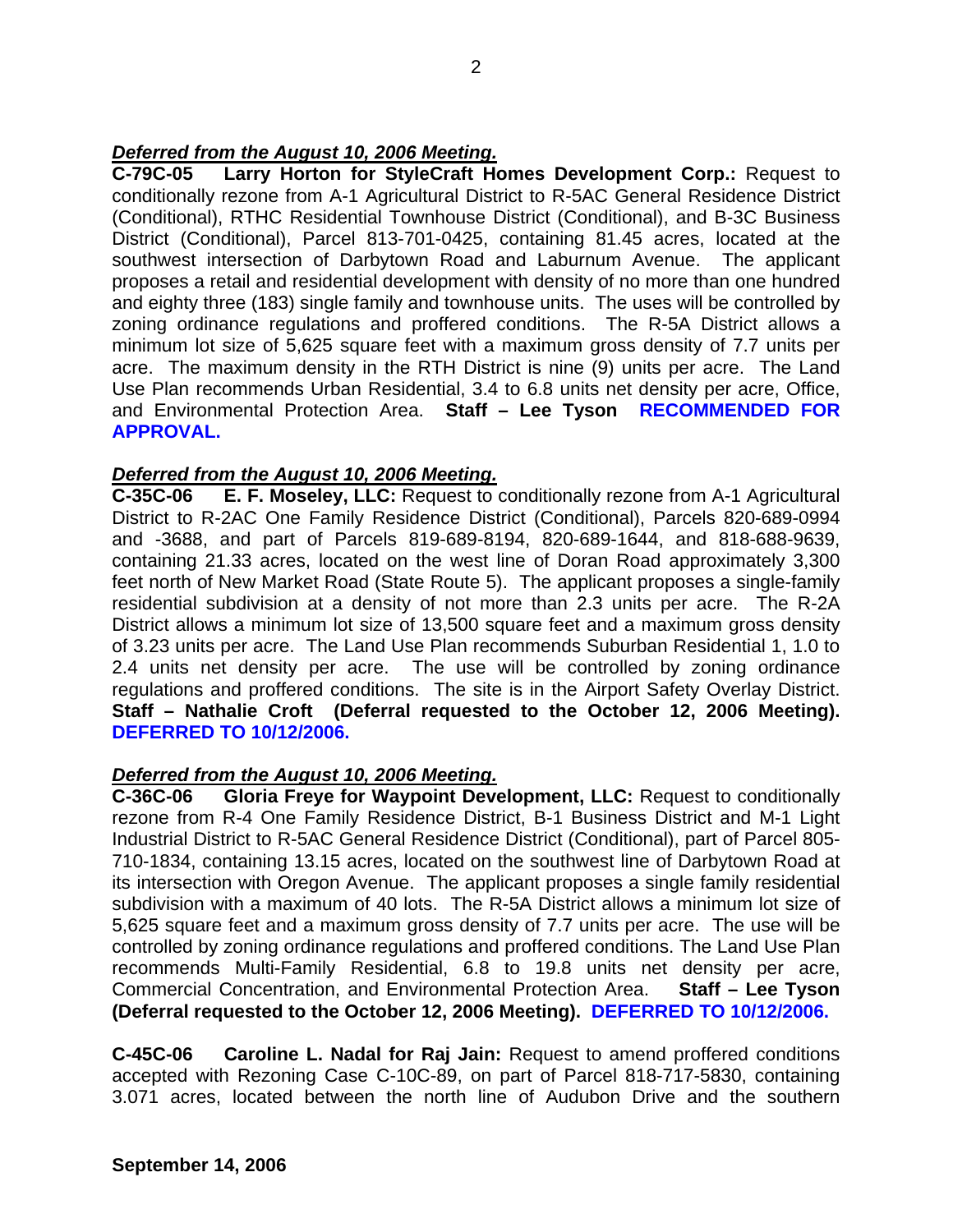terminus of International Trade Court. The applicant proposes to amend Proffer 6 to include hotels in the list of permitted uses. The applicant proposes an extended-stay hotel. The existing zoning is M-1C Light Industrial District (Conditional). The Land Use Plan recommends Planned Industry. The site is in the Airport Safety Overlay District and Enterprise Zone. **Staff – Nathalie Croft (Deferral requested to the October 12, 2006 Meeting) DEFERRED TO 10/12/2006** 

**C-46C-06 James Theobald for the Rebkee Company:** Request to conditionally rezone from B-2C and B-3C Business Districts (Conditional) to B-2C Business District (Conditional), Parcel 824-720-8799, containing approximately 1.784 acres, located on the southeast line of S. Airport Drive approximately 244 feet southwest of its intersection with E. Nine Mile Road. The applicant proposes a drug store or other retail uses. The use will be controlled by zoning ordinance regulations and proffered conditions. The Land Use Plan recommends Commercial Concentration. The site is in the Airport Safety Overlay District and the Enterprise Zone. **Staff – Nathalie Croft RECOMMENDED FOR APPROVAL.** 

## **BROOKLAND:**

**C-38C-06 James Theobald for CA, LLC:** Request to amend proffered conditions accepted with Rezoning Case C-67C-03, on part of Parcels 762-773-4696 and 764-774- 3512, located between the north line of Interstate 295, the south line of Hunton Park Boulevard, the east line of Hunton Park Lane, and the west line of The Manor at Hunton Park subdivision. The applicant proposes amending RTHC Residential Townhouse District (Conditional) proffers 2, 3, 4, 9, 18, and 20 related to architectural treatment, minimum house size, buffers, entry signage, sound suppression, and garages, and amending R-2AC One Family Residence District (Conditional) proffers 15 and 21 related to fences and sound suppression. The applicant proposes adding four new proffers related to building setbacks, landscaping, dead tree removal, and lighting. The existing zoning is RTHC Residential Townhouse District (Conditional), R-2AC One Family Residence District (Conditional), and C-1 Conservation District. The Land Use Plan recommends Office/Service, Urban Residential 3.4 to 6.8 units net density per acre, and Environmental Protection Area. **Staff – Livingston Lewis (Expedited agenda requested) RECOMMENDED FOR APPROVAL.**

#### **FAIRFIELD:**

**P-17-06 Jacqueline Karp for Verizon Wireless:** Request for a provisional use permit under Sections 24-92.2, 24-95(a), 24-120 and 24-122.1 of the County Code in order to construct a 150' monopole telecommunications tower on part of Parcel 802- 736-8028, located at the northwest intersection of E. Laburnum Avenue and Mechanicsville Turnpike (U. S. Route 360). The existing zoning is B-2 Business District. The Land Use Plan recommends Commercial Concentration. The site is in the Airport Safety Overlay District. **Staff – Tom Coleman (Deferral requested to the October 12, 2006 Meeting) DEFERRED TO 10/12/2006.** 

**C-47-06 George Haw:** Request to rezone from R-3 One Family Residence District and C-1 Conservation District to M-2 General Industrial District, part of Parcels 798-738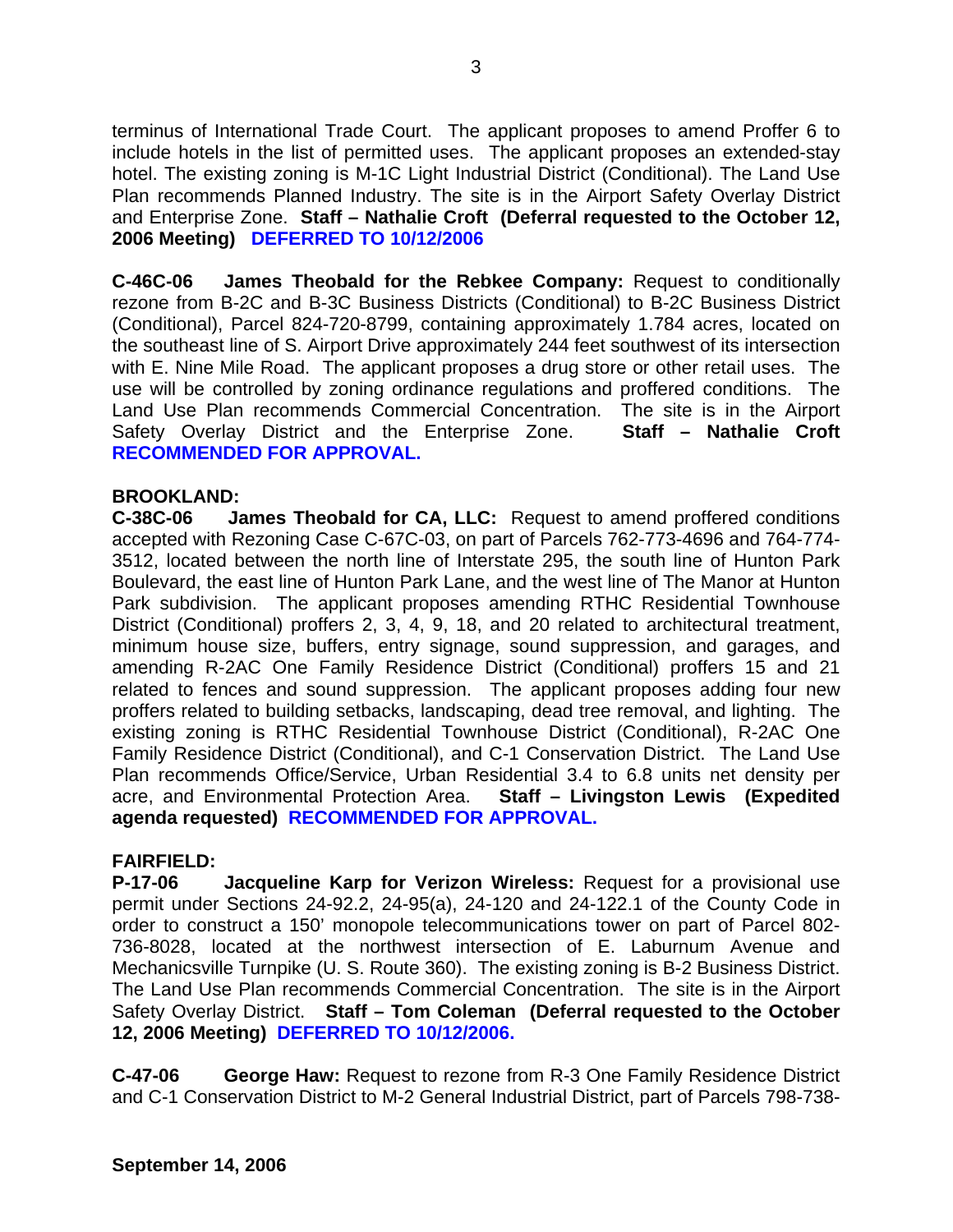7146 and 798-738-9090, containing 0.43 acre, located on the west line of Vawter Avenue approximately 600 feet north of its intersection with E. Laburnum Avenue. The applicant proposes parking and a storage shed for the existing office/warehouse uses. The use will be controlled by zoning ordinance regulations. The Land Use Plan recommends Heavy Industry. The site is in the Airport Safety Overlay District. **Staff – Livingston Lewis (Expedited agenda requested) RECOMMENDED FOR APPROVAL.** 

## **THREE CHOPT:**

## *Deferred from the July 13, 2006 Meeting.*

**C-75C-05 John J. Hanky III, for Barrington Development, Inc.:** Request to conditionally rezone from R-3C One Family Residence District (Conditional) to O-2C Office District (Conditional), Parcel 740-758-4797, containing 2.215 acres, located on the east line of the proposed John Rolfe Parkway right-of-way approximately 310 feet south of Three Chopt Road. The applicant proposes an office development. The use will be controlled by zoning ordinance regulations and proffered conditions. The Land Use Plan recommends Suburban Residential 2, 2.4 to 3.4 units net density per acre, and Environmental Protection Area. The site is in the West Broad Street Overlay District. **Staff – Nathalie Croft (Withdrawn by Applicant) WITHDRAWN** 

## *Deferred from the August 10, 2006 Meeting.*

**P-14-06 Gloria Freye for Richmond 20MHz, LLC (NTELOS):** Request for a provisional use permit under Sections 24-95(a), 24-120 and 24-122.1 of the County Code in order to construct a PCS wireless communications facility with a 102' high flagpole style antenna, on part of Parcel 752-749-9473, located on the east side of Three Chopt Road at its intersection with Ridgefield Road. The existing zoning is A-1 Agricultural District and R-3 One Family Residence District. The Land Use Plan recommends Semi Public and Environmental Protection Area. **Staff – Livingston Lewis RECOMMENDED FOR APPROVAL.** 

#### *Deferred from the August 10, 2006 Meeting.*

**C-42C-06 James Theobald for Smith Packett Med-Com:** Request to conditionally rezone from A-1 Agricultural District, R-3 One Family Residence District, and R-5C General Residence District (Conditional), to R-6C General Residence District (Conditional), Parcels 752-753-3276 and 753-754-0908, containing approximately 46.73 acres, located on the east line of Pemberton Road (State Route 157) between the north line of Fordson Road and the south line of Interstate 64. The applicant proposes a life care facility with retail uses. The use will be controlled by zoning ordinance regulations and proffered conditions. The Land Use Plan recommends Suburban Residential 2, 2.4 to 3.4 units net density per acre, Multi-Family Residential, 6.8 to 19.8 units net density per acre, Semi-Public, and Environmental Protection Area. **Staff – Nathalie Croft RECOMMENDED FOR APPROVAL.** 

#### *Deferred from the August 10, 2006 Meeting.*

**P-15-06 James Theobald for Smith Packett Med-Com:** Request for a provisional use permit under Sections 24-36.1, 24-120 and 24-122.1 of the County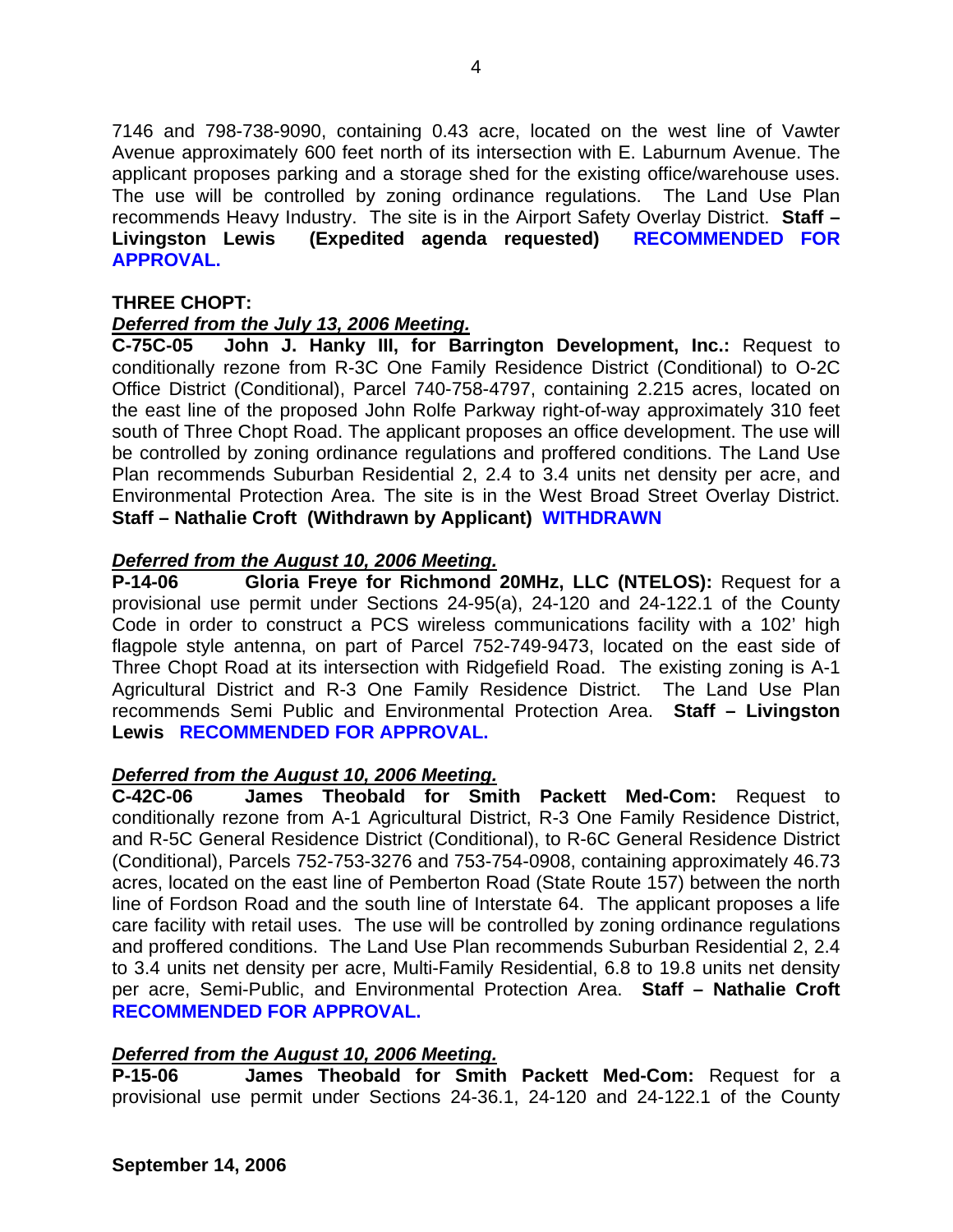Code to construct and operate a life care facility with retail uses, on Parcels 752-753- 3276 and 753-754-0908, containing approximately 46.73 acres, located on the east line of Pemberton Road (State Route 157) between the north line of Fordson Road and the south line of Interstate 64. The existing zoning is A-1 Agricultural District, R-3 One Family Residence District and R-5C General Residence District (Conditional). The property is the subject of rezoning case C-42C-06, which proposes to rezone the property to R-6C General Residence District (Conditional). The Land Use Plan recommends Suburban Residential 2, 2.4 to 3.4 units net density per acre, Multi-Family Residential, 6.8 to 19.8 units net density per acre, Semi-Public, and Environmental Protection Area. **Staff – Nathalie Croft RECOMMENDED FOR APPROVAL.** 

## *Deferred from the August 10, 2006 Meeting.*

**C-44C-06 Andrew Condlin for Kalyan Plaza II, Inc.:** Request to amend proffered conditions accepted with Rezoning Case C-43C-05, on Parcel 735-763-7898, located on the north line of West Broad Street (U. S. Route 250) approximately 1,650 feet east of North Gayton Road. The applicant proposes to amend Proffer 13 related to use restrictions and square footage and Proffer 15 related to exterior elevations and conceptual site plan. The existing zoning is B-2C Business District (Conditional). The Land Use Plan recommends Mixed Use. The site is in the West Broad Street Overlay District. **Staff – Nathalie Croft RECOMMENDED FOR APPROVAL.**

**P-18-06 David Du:** Request for a provisional use permit under Sections 24- 58.2(d), 24-120 and 24-122.1 of the County Code to permit an outside dining area for Dd 33 Asian Bistro in the Shoppes @ Twin Oaks, on part of Parcel 748-759-3503, located at the southeast intersection of Westerre Parkway and Cox Road. The existing zoning is B-2C Business District (Conditional). The Land Use Plan recommends Office. **Staff – Livingston Lewis (Expedited agenda requested) RECOMMENDED FOR APPROVAL.** 

**C-48C-06 Ralph L. Axselle, Jr. for Henrico Doctors Hospital: Forest Campus, LLC:** Request to conditionally rezone from R-6 General Residence District to O-3C Office District (Conditional), part of Parcel 760-744-1845, containing approximately 8.85 acres, located on the southeast line of Forest Avenue approximately 1,300 feet west of its intersection with Skipwith Road. The applicant proposes an expansion of a hospital complex including general hospitals, office buildings with retail and service facilities, and child care centers. The use will be controlled by zoning ordinance regulations and proffered conditions. The Land Use Plan recommends Multi-Family Residential, 6.8 to 19.8 units net density per acre. **Staff – Lee Tyson RECOMMENDED FOR APPROVAL.** 

**C-49C-06 Caroline L. Nadal for Rockwood, Inc.:** Request to conditionally rezone from A-1 Agricultural District to R-2AC One Family Residence District (Conditional), Parcels 738-771-6301, -4105, and -2400, containing approximately 7.081 acres, located on the east line Pouncey Tract Road approximately 1,412 feet north of its intersection with Shady Grove Road. The applicant proposes a single family residential subdivision with a maximum density not to exceed 2.0 units per acre. The R-2A District allows a